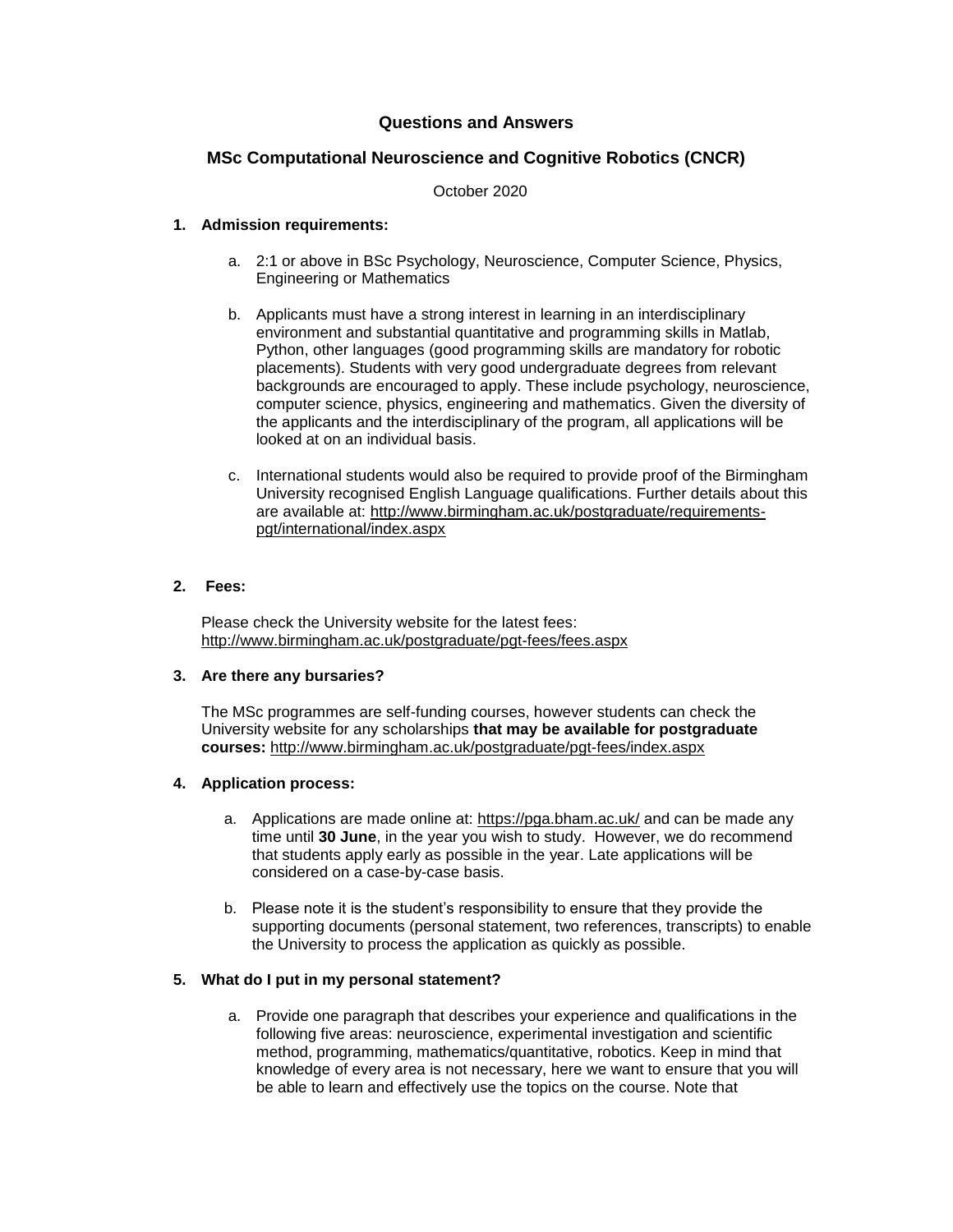suggestions on how you should prepare before the course starts will be based on this description.

- b. A second paragraph should describe one or two projects you would like to work on during your placements. You should also identify one or more CNCR members that can supervise the projects.
- c. A third paragraph should highlight other aspects of the CV or points of achievement.
- d. What are your career aspirations? Why do you have these aspirations?
- e. Highlight other aspects of the CV or points of achievement.

### **6. What does the part time MSc look like?**

- a. In Year 1, students complete all the required taught modules. Class meetings are held on Mondays,Tuesdays and Wednesday, with some of the optional modules offered by Computer Science on other days of the week. The rest of the week is typically unscheduled, allowing time for part-time work. There are MSc-related commitments during these other days (such as homework) but they are up to the student to schedule During the summer term, students conduct the first research component, the research proposal.
- b. In Year 2, students complete the research components of the course ( a lab placement and completion of the research project).
- c. We work very hard to accommodate work schedules and the teaching MSc schedule is planned well in advance.

## **7. Can I be a full time student and work part time?**

- a. Full-time students are encouraged not to work in other jobs because the study is set out to be a full-time commitment. But if necessary, the maximum number of work hours is 15 hours per week. Please bear in mind when planning work commitments that these are not acceptable excuses for delays in handing in assessments or deferring exams.
- b. Some students have part time jobs and we do our best to accommodate some level of paid work commitment.

## **8. Is the course BPS accredited?**

a. The MScs are not accredited by the BPS and, therefore do not offer Graduate Basis for Chartered Membership of the society. The BPS does not normally approve or not approve of masters courses.

### **9. Do I need to choose supervisors for my research components at this stage?**

a. Students have to find their own supervisors in the first week of Semester 1 and are encouraged to contact potential supervisors over the Summer. The School do organise short talks (as part of the induction week) by staff that are able to offer placement and project supervision, to provide students support with being able to find suitable supervisors.